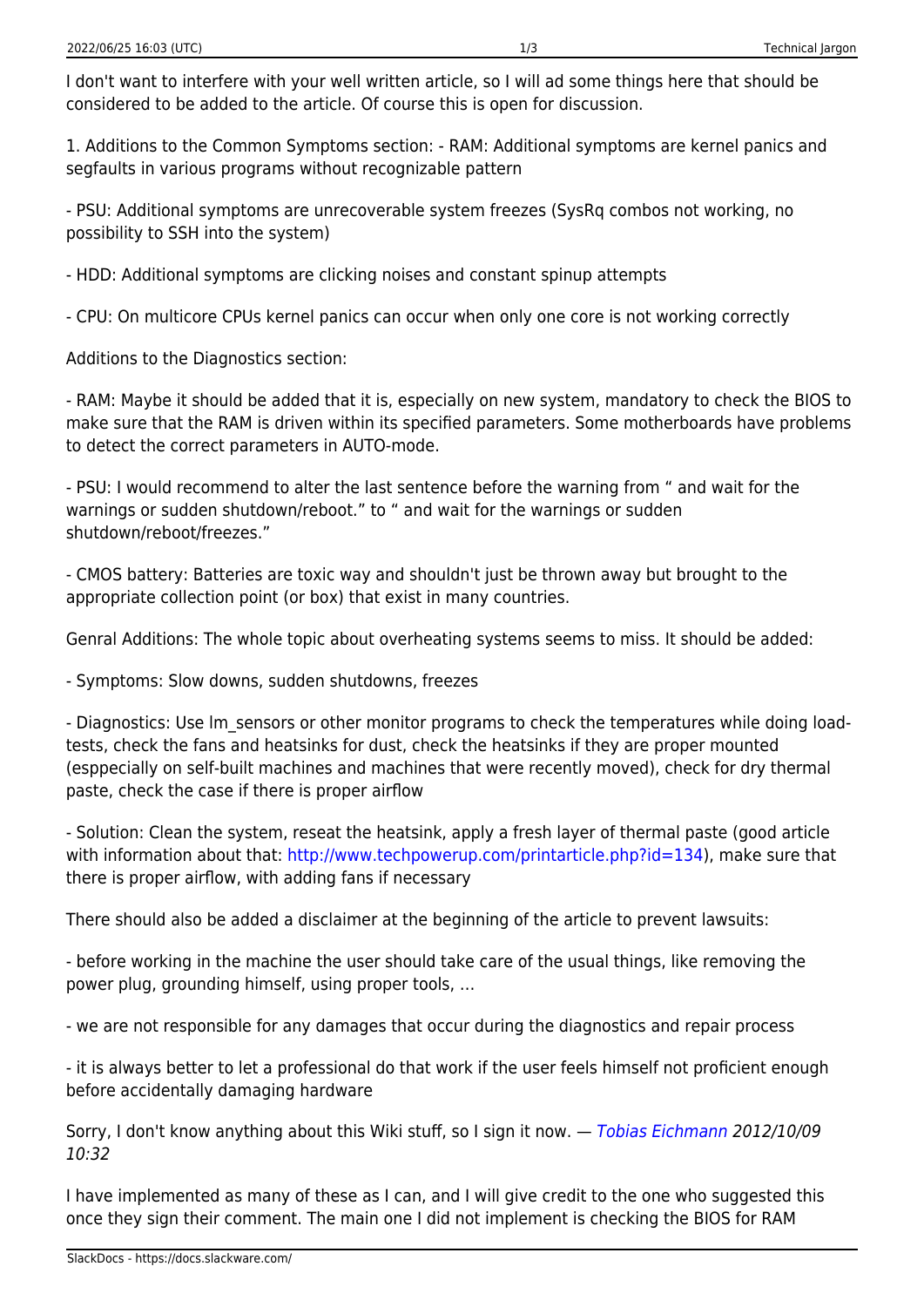parameters. My mobo does not have such an option, so I don't know how to do it, and I'm not sure it is safe unless you know what you are doing. Maybe it is better to update the BIOS instead. — *[Johaan](https://docs.slackware.com/wiki:user:htexmexh)* [Strojandogg](https://docs.slackware.com/wiki:user:htexmexh) 2012/10/09 10:20

Usually only OEM boards, like the one from Dell or HP, lack these options. On mainboards that the end-user can buy they are sometimes hidden in the over-clocking menus. But you are right, most of the time a BIOS update will fix such problems. — [Tobias Eichmann](https://docs.slackware.com/wiki:user:tobisgd) 2012/10/09 10:32

My PSU has failed and I have added more info to these sections. — *[Johaan Strojandogg](https://docs.slackware.com/wiki:user:htexmexh) 2012/11/22* 07:10

My mobo may have failed, and if I can confirm it, I will add random symptoms  $+$  memtest passes  $=$ mobo failure. — [Johaan Strojandogg](https://docs.slackware.com/wiki:user:htexmexh) 2013/01/16 09:45

## **Technical Jargon**

I suggest we remove some "technical jargon" or otherwise colloquial terms such as "mobo". Why not use motherboard instead? — [Gerardo Zamudio](https://docs.slackware.com/wiki:user:gerardo.zamudio) 2013/01/22 08:39

Agreed. Eric — *[Eric Hameleers](https://docs.slackware.com/wiki:user:alienbob) 2013/01/22 13:12* 

Replaced all instances of 'mobo' with 'motherboard' and linked SysRq REISUB for clarity. — [Gerardo Zamudio](https://docs.slackware.com/wiki:user:gerardo.zamudio) 2013/01/23 11:02

Sorry about the jargon, I just tend to use it without realizing it. I removed two things I added to the motherboard section, because I cannot confirm that my motherboard is dead, so it was not reliable information. — [Johaan Strojandogg](https://docs.slackware.com/wiki:user:htexmexh) 2013/01/25 02:41

I have updated a few things and made a few corrections. — [Johaan Strojandogg](https://docs.slackware.com/wiki:user:htexmexh) 2013/05/07 06:21

I removed some possibly incorrect symptoms of PSU failure. I added capacitor high-pitched squealing/screeching as a good predictor of hardware failure and of which component is the cause. — [Johaan Strojandogg](https://docs.slackware.com/wiki:user:htexmexh) 2013/09/06 03:32

I would like to add info about how to reset the CMOS settings in case you have trouble booting a system. Typically instead of booting there is just a black screen without boot codes. See: <http://www.linuxquestions.org/questions/showthread.php?p=5087708#post5087708> I will add it in a day or two if there is no response. — [Meta Schima](https://docs.slackware.com/wiki:user:metaschima) 2013/12/27 11:32

I will be adding a section on mouse problems and potential fixes. See: <http://www.linuxquestions.org/questions/showthread.php?p=5093589> — [Meta Schima](https://docs.slackware.com/wiki:user:metaschima) 2014/01/09 11:49

I will be adding a section for power button failure as being separate from PSU failure. See: [http://www.linuxquestions.org/questions/linux-hardware-18/instability-intel-i5-750-linked-to-cpu-clock](http://www.linuxquestions.org/questions/linux-hardware-18/instability-intel-i5-750-linked-to-cpu-clock-drive-voltage-4175490587/page2.html)[drive-voltage-4175490587/page2.html](http://www.linuxquestions.org/questions/linux-hardware-18/instability-intel-i5-750-linked-to-cpu-clock-drive-voltage-4175490587/page2.html) — [Meta Schima](https://docs.slackware.com/wiki:user:metaschima) 2014/01/21 09:53